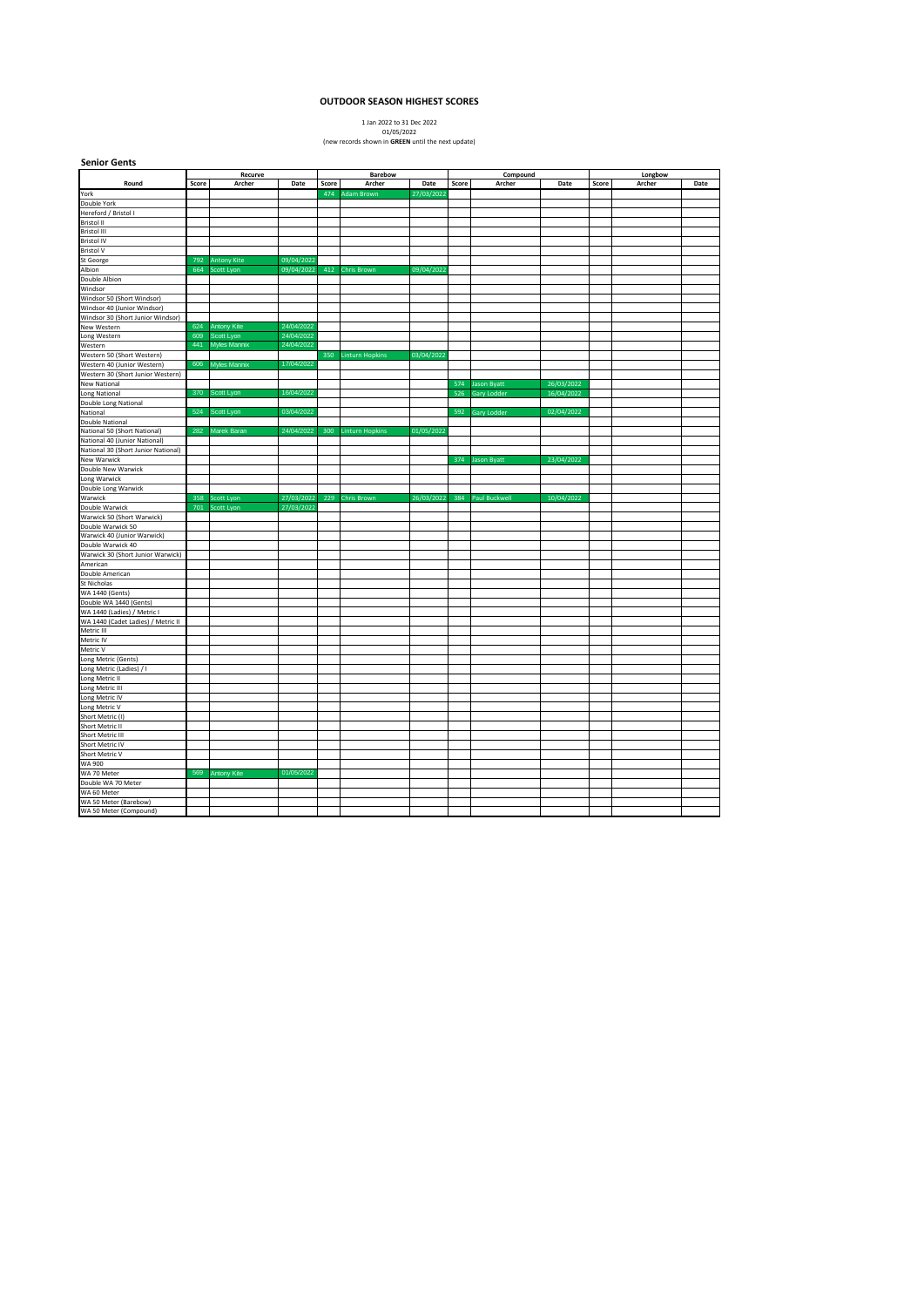| <b>Senior Ladies</b>                                                                                                                                                                                                                                                                | Recurve |        |      |       |                           |            |       |          |      |       |         |      |
|-------------------------------------------------------------------------------------------------------------------------------------------------------------------------------------------------------------------------------------------------------------------------------------|---------|--------|------|-------|---------------------------|------------|-------|----------|------|-------|---------|------|
|                                                                                                                                                                                                                                                                                     |         |        |      |       | Barebow                   |            |       | Compound |      |       | Longbow |      |
| Round                                                                                                                                                                                                                                                                               | Score   | Archer | Date | Score | Archer                    | Date       | Score | Archer   | Date | Score | Archer  | Date |
| York                                                                                                                                                                                                                                                                                |         |        |      |       |                           |            |       |          |      |       |         |      |
| Double York<br>Hereford / Bristol I                                                                                                                                                                                                                                                 |         |        |      |       |                           |            |       |          |      |       |         |      |
| Bristol II                                                                                                                                                                                                                                                                          |         |        |      |       |                           |            |       |          |      |       |         |      |
| <b>Bristol III</b>                                                                                                                                                                                                                                                                  |         |        |      |       |                           |            |       |          |      |       |         |      |
| Bristol IV<br>Bristol IV<br>St George<br>Albion                                                                                                                                                                                                                                     |         |        |      |       |                           |            |       |          |      |       |         |      |
|                                                                                                                                                                                                                                                                                     |         |        |      |       |                           |            |       |          |      |       |         |      |
|                                                                                                                                                                                                                                                                                     |         |        |      |       |                           |            |       |          |      |       |         |      |
|                                                                                                                                                                                                                                                                                     |         |        |      |       |                           |            |       |          |      |       |         |      |
| Double Albion                                                                                                                                                                                                                                                                       |         |        |      |       |                           |            |       |          |      |       |         |      |
| Windsor                                                                                                                                                                                                                                                                             |         |        |      | 694   | <b>Charlotte Astridge</b> | 09/04/2022 |       |          |      |       |         |      |
| Windsor 50 (Short Windsor)<br>Windsor 40 (Junior Windsor)<br>Windsor 30 (Short Junior Windsor)                                                                                                                                                                                      |         |        |      |       |                           |            |       |          |      |       |         |      |
|                                                                                                                                                                                                                                                                                     |         |        |      |       |                           |            |       |          |      |       |         |      |
|                                                                                                                                                                                                                                                                                     |         |        |      |       |                           |            |       |          |      |       |         |      |
|                                                                                                                                                                                                                                                                                     |         |        |      |       |                           |            |       |          |      |       |         |      |
| New Western<br>Long Western<br>Western                                                                                                                                                                                                                                              |         |        |      | 553   | <b>Charlotte Astridge</b> | 17/04/2022 |       |          |      |       |         |      |
|                                                                                                                                                                                                                                                                                     |         |        |      | 646   | <b>Charlotte Astridge</b> | 02/04/2022 |       |          |      |       |         |      |
| Western 50 (Short Western)<br>Western 40 (Junior Western)                                                                                                                                                                                                                           |         |        |      | 437   | Katy Fairman              | 17/04/2022 |       |          |      |       |         |      |
| Western 30 (Short Junior Western)                                                                                                                                                                                                                                                   |         |        |      | 619   | Katy Fairman              | 02/04/2022 |       |          |      |       |         |      |
|                                                                                                                                                                                                                                                                                     |         |        |      |       |                           |            |       |          |      |       |         |      |
| Western 30 (Snort Junior We<br>New National<br>Long National<br>Double Long National<br>National<br>Sol (Snort National)<br>National 50 (Snort National)<br>National 50 (Snort National)                                                                                            |         |        |      | 258   | <b>Charlotte Astridge</b> | 23/04/2022 |       |          |      |       |         |      |
|                                                                                                                                                                                                                                                                                     |         |        |      |       |                           |            |       |          |      |       |         |      |
|                                                                                                                                                                                                                                                                                     |         |        |      |       |                           |            |       |          |      |       |         |      |
|                                                                                                                                                                                                                                                                                     |         |        |      |       |                           |            |       |          |      |       |         |      |
|                                                                                                                                                                                                                                                                                     |         |        |      |       |                           |            |       |          |      |       |         |      |
|                                                                                                                                                                                                                                                                                     |         |        |      | 289   | Katey Fairman             | 16/04/2022 |       |          |      |       |         |      |
|                                                                                                                                                                                                                                                                                     |         |        |      |       |                           |            |       |          |      |       |         |      |
|                                                                                                                                                                                                                                                                                     |         |        |      |       |                           |            |       |          |      |       |         |      |
|                                                                                                                                                                                                                                                                                     |         |        |      |       |                           |            |       |          |      |       |         |      |
| National 30 (Junior National)<br>National 30 (Short Junior National)<br>New Warwick<br>Double Long<br>National Republic Construction<br>Long Warwick<br>Long Warwick<br>National Warwick<br>National Warwick<br>National Warwick<br>National Warwi                                  |         |        |      |       |                           |            |       |          |      |       |         |      |
|                                                                                                                                                                                                                                                                                     |         |        |      |       |                           |            |       |          |      |       |         |      |
| Warwick                                                                                                                                                                                                                                                                             |         |        |      |       |                           |            |       |          |      |       |         |      |
| Double Warwick<br>Warwick 50 (Short Warwick)                                                                                                                                                                                                                                        |         |        |      |       |                           |            |       |          |      |       |         |      |
|                                                                                                                                                                                                                                                                                     |         |        |      |       |                           |            |       |          |      |       |         |      |
|                                                                                                                                                                                                                                                                                     |         |        |      |       |                           |            |       |          |      |       |         |      |
|                                                                                                                                                                                                                                                                                     |         |        |      |       |                           |            |       |          |      |       |         |      |
|                                                                                                                                                                                                                                                                                     |         |        |      |       |                           |            |       |          |      |       |         |      |
|                                                                                                                                                                                                                                                                                     |         |        |      |       |                           |            |       |          |      |       |         |      |
|                                                                                                                                                                                                                                                                                     |         |        |      |       |                           |            |       |          |      |       |         |      |
|                                                                                                                                                                                                                                                                                     |         |        |      |       |                           |            |       |          |      |       |         |      |
|                                                                                                                                                                                                                                                                                     |         |        |      |       |                           |            |       |          |      |       |         |      |
|                                                                                                                                                                                                                                                                                     |         |        |      |       |                           |            |       |          |      |       |         |      |
| Warwick S0 (Short Warwick)<br>Double Warwick S0<br>Warwick 40 (Junior Warwick)<br>Double Warwick 40<br>Marwick 30 (Short Junior Warwick)<br>Americian<br>Double American<br>St Nicholas<br>St WA 1440 (Gents)<br>WA 1440 (Ladies) / Metric I<br>WA 1440 (Lad                        |         |        |      |       |                           |            |       |          |      |       |         |      |
|                                                                                                                                                                                                                                                                                     |         |        |      |       |                           |            |       |          |      |       |         |      |
|                                                                                                                                                                                                                                                                                     |         |        |      |       |                           |            |       |          |      |       |         |      |
| Metric IV<br>Metric V                                                                                                                                                                                                                                                               |         |        |      |       |                           |            |       |          |      |       |         |      |
|                                                                                                                                                                                                                                                                                     |         |        |      |       |                           |            |       |          |      |       |         |      |
|                                                                                                                                                                                                                                                                                     |         |        |      |       |                           |            |       |          |      |       |         |      |
|                                                                                                                                                                                                                                                                                     |         |        |      |       |                           |            |       |          |      |       |         |      |
|                                                                                                                                                                                                                                                                                     |         |        |      |       |                           |            |       |          |      |       |         |      |
|                                                                                                                                                                                                                                                                                     |         |        |      |       |                           |            |       |          |      |       |         |      |
|                                                                                                                                                                                                                                                                                     |         |        |      |       |                           |            |       |          |      |       |         |      |
|                                                                                                                                                                                                                                                                                     |         |        |      |       |                           |            |       |          |      |       |         |      |
|                                                                                                                                                                                                                                                                                     |         |        |      |       |                           |            |       |          |      |       |         |      |
|                                                                                                                                                                                                                                                                                     |         |        |      |       |                           |            |       |          |      |       |         |      |
|                                                                                                                                                                                                                                                                                     |         |        |      |       |                           |            |       |          |      |       |         |      |
|                                                                                                                                                                                                                                                                                     |         |        |      |       |                           |            |       |          |      |       |         |      |
|                                                                                                                                                                                                                                                                                     |         |        |      |       |                           |            |       |          |      |       |         |      |
|                                                                                                                                                                                                                                                                                     |         |        |      |       |                           |            |       |          |      |       |         |      |
|                                                                                                                                                                                                                                                                                     |         |        |      |       |                           |            |       |          |      |       |         |      |
| Metric (Gents)<br>Long Metric (Gents)<br>Long Metric II<br>Long Metric II<br>Long Metric II<br>Long Metric IV<br>Long Metric V<br>Short Metric II<br>Short Metric II<br>Short Metric IV<br>Short Metric IV<br>Short Metric IV<br>WA 200<br>Meter<br>WA 200<br>WA 50 Meter (Barebow) |         |        |      |       |                           |            |       |          |      |       |         |      |
| WA 50 Meter (Compound)                                                                                                                                                                                                                                                              |         |        |      |       |                           |            |       |          |      |       |         |      |
|                                                                                                                                                                                                                                                                                     |         |        |      |       |                           |            |       |          |      |       |         |      |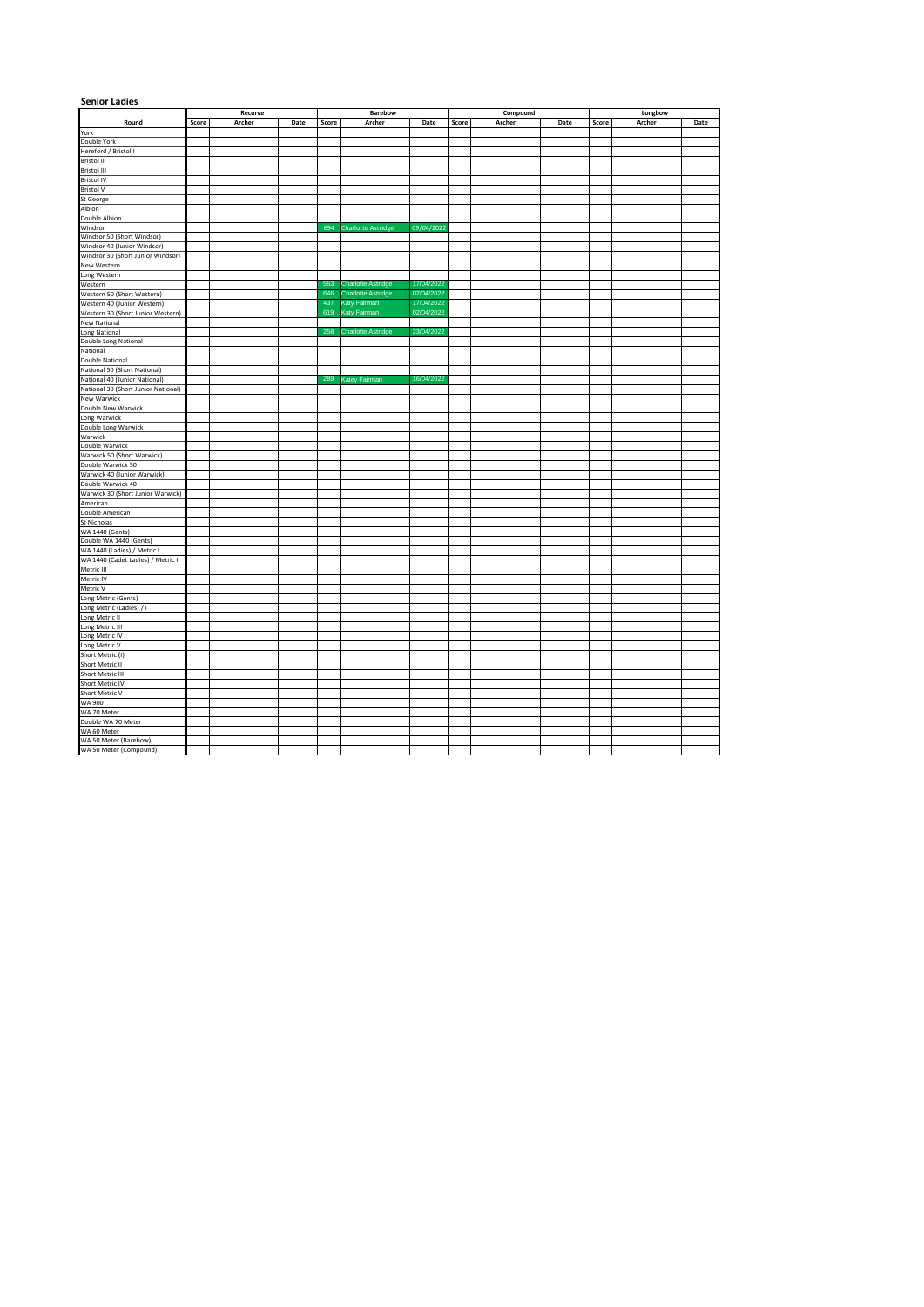| Junior Gents (Under 18)                                                            |       |                    |            |       |         |      |       |          |      |         |        |      |  |
|------------------------------------------------------------------------------------|-------|--------------------|------------|-------|---------|------|-------|----------|------|---------|--------|------|--|
|                                                                                    |       | Recurve            |            |       | Barebow |      |       | Compound |      | Longbow |        |      |  |
| Round                                                                              | Score | Archer             | Date       | Score | Archer  | Date | Score | Archer   | Date | Score   | Archer | Date |  |
| York                                                                               |       |                    |            |       |         |      |       |          |      |         |        |      |  |
| Double York                                                                        |       |                    |            |       |         |      |       |          |      |         |        |      |  |
| Hereford / Bristol I                                                               |       |                    |            |       |         |      |       |          |      |         |        |      |  |
| Bristol II<br>Bristol III                                                          |       |                    |            |       |         |      |       |          |      |         |        |      |  |
| <b>Bristol IV</b>                                                                  |       |                    |            |       |         |      |       |          |      |         |        |      |  |
| <b>Bristol V</b>                                                                   |       |                    |            |       |         |      |       |          |      |         |        |      |  |
| St George                                                                          |       |                    |            |       |         |      |       |          |      |         |        |      |  |
| Albion                                                                             |       |                    |            |       |         |      |       |          |      |         |        |      |  |
| <b>Double Albion</b>                                                               |       |                    |            |       |         |      |       |          |      |         |        |      |  |
| Windsor                                                                            |       |                    |            |       |         |      |       |          |      |         |        |      |  |
| Windsor 50 (Short Windsor)                                                         |       |                    |            |       |         |      |       |          |      |         |        |      |  |
| Windsor 40 (Junior Windsor)                                                        | 772   | <b>Artur Baran</b> | 09/04/2022 |       |         |      |       |          |      |         |        |      |  |
| Windsor 30 (Short Junior Windsor)                                                  |       |                    |            |       |         |      |       |          |      |         |        |      |  |
| New Western<br>Long Western<br>Western                                             |       |                    |            |       |         |      |       |          |      |         |        |      |  |
|                                                                                    |       |                    |            |       |         |      |       |          |      |         |        |      |  |
|                                                                                    |       |                    |            |       |         |      |       |          |      |         |        |      |  |
| Western 50 (Short Western)                                                         | 527   |                    |            |       |         |      |       |          |      |         |        |      |  |
| Western 40 (Junior Western)                                                        |       | Artur Barar        | 03/04/2022 |       |         |      |       |          |      |         |        |      |  |
| Western 30 (Short Junior Western)<br><b>New National</b>                           |       |                    |            |       |         |      |       |          |      |         |        |      |  |
|                                                                                    |       |                    |            |       |         |      |       |          |      |         |        |      |  |
| Long National<br>Double Long National                                              |       |                    |            |       |         |      |       |          |      |         |        |      |  |
| National                                                                           |       |                    |            |       |         |      |       |          |      |         |        |      |  |
| <b>Double National</b>                                                             |       |                    |            |       |         |      |       |          |      |         |        |      |  |
| National 50 (Short National)                                                       |       |                    |            |       |         |      |       |          |      |         |        |      |  |
| National 40 (Junior National)                                                      | 402   | Artur Barar        | 01/05/2022 |       |         |      |       |          |      |         |        |      |  |
| National 30 (Short Junior National)                                                |       |                    |            |       |         |      |       |          |      |         |        |      |  |
| <b>New Warwick</b>                                                                 |       |                    |            |       |         |      |       |          |      |         |        |      |  |
|                                                                                    |       |                    |            |       |         |      |       |          |      |         |        |      |  |
|                                                                                    |       |                    |            |       |         |      |       |          |      |         |        |      |  |
| <b>Double New Warwick<br/>Long Warwick<br/>Double Long Warwick</b>                 |       |                    |            |       |         |      |       |          |      |         |        |      |  |
| Warwick                                                                            |       |                    |            |       |         |      |       |          |      |         |        |      |  |
| Double Warwick                                                                     |       |                    |            |       |         |      |       |          |      |         |        |      |  |
| Warwick 50 (Short Warwick)<br>Double Warwick 50                                    |       |                    |            |       |         |      |       |          |      |         |        |      |  |
| Warwick 40 (Junior Warwick)                                                        |       |                    |            |       |         |      |       |          |      |         |        |      |  |
| Double Warwick 40                                                                  |       |                    |            |       |         |      |       |          |      |         |        |      |  |
| Warwick 30 (Short Junior Warwick)                                                  |       |                    |            |       |         |      |       |          |      |         |        |      |  |
| American                                                                           |       |                    |            |       |         |      |       |          |      |         |        |      |  |
| Double American                                                                    |       |                    |            |       |         |      |       |          |      |         |        |      |  |
| St Nicholas                                                                        |       |                    |            |       |         |      |       |          |      |         |        |      |  |
|                                                                                    |       |                    |            |       |         |      |       |          |      |         |        |      |  |
| WA 1440 (Gents)<br>Double WA 1440 (Gents)                                          |       |                    |            |       |         |      |       |          |      |         |        |      |  |
| WA 1440 (Ladies) / Metric I<br>WA 1440 (Cadet Ladies) / Metric II                  |       |                    |            |       |         |      |       |          |      |         |        |      |  |
|                                                                                    |       |                    |            |       |         |      |       |          |      |         |        |      |  |
| Metric III                                                                         |       |                    |            |       |         |      |       |          |      |         |        |      |  |
| Metric IV                                                                          |       |                    |            |       |         |      |       |          |      |         |        |      |  |
| Metric V                                                                           |       |                    |            |       |         |      |       |          |      |         |        |      |  |
| Long Metric (Gents)                                                                |       |                    |            |       |         |      |       |          |      |         |        |      |  |
| Long Metric (Ladies) / I<br>Long Metric II                                         |       |                    |            |       |         |      |       |          |      |         |        |      |  |
|                                                                                    |       |                    |            |       |         |      |       |          |      |         |        |      |  |
|                                                                                    |       |                    |            |       |         |      |       |          |      |         |        |      |  |
|                                                                                    |       |                    |            |       |         |      |       |          |      |         |        |      |  |
| Long Metric III<br>Long Metric IV<br>Long Metric V<br>Short Metric (I)             |       |                    |            |       |         |      |       |          |      |         |        |      |  |
|                                                                                    |       |                    |            |       |         |      |       |          |      |         |        |      |  |
| Short Metric II<br>Short Metric III<br>Short Metric IV<br>Short Metric V<br>WA 900 |       |                    |            |       |         |      |       |          |      |         |        |      |  |
|                                                                                    |       |                    |            |       |         |      |       |          |      |         |        |      |  |
|                                                                                    |       |                    |            |       |         |      |       |          |      |         |        |      |  |
|                                                                                    |       |                    |            |       |         |      |       |          |      |         |        |      |  |
| WA 70 Meter<br>Double WA 70 Meter                                                  |       |                    |            |       |         |      |       |          |      |         |        |      |  |
|                                                                                    |       |                    |            |       |         |      |       |          |      |         |        |      |  |
| WA 60 Meter                                                                        |       |                    |            |       |         |      |       |          |      |         |        |      |  |
| WA 50 Meter (Barebow)                                                              |       |                    |            |       |         |      |       |          |      |         |        |      |  |
| WA 50 Meter (Compound)                                                             |       |                    |            |       |         |      |       |          |      |         |        |      |  |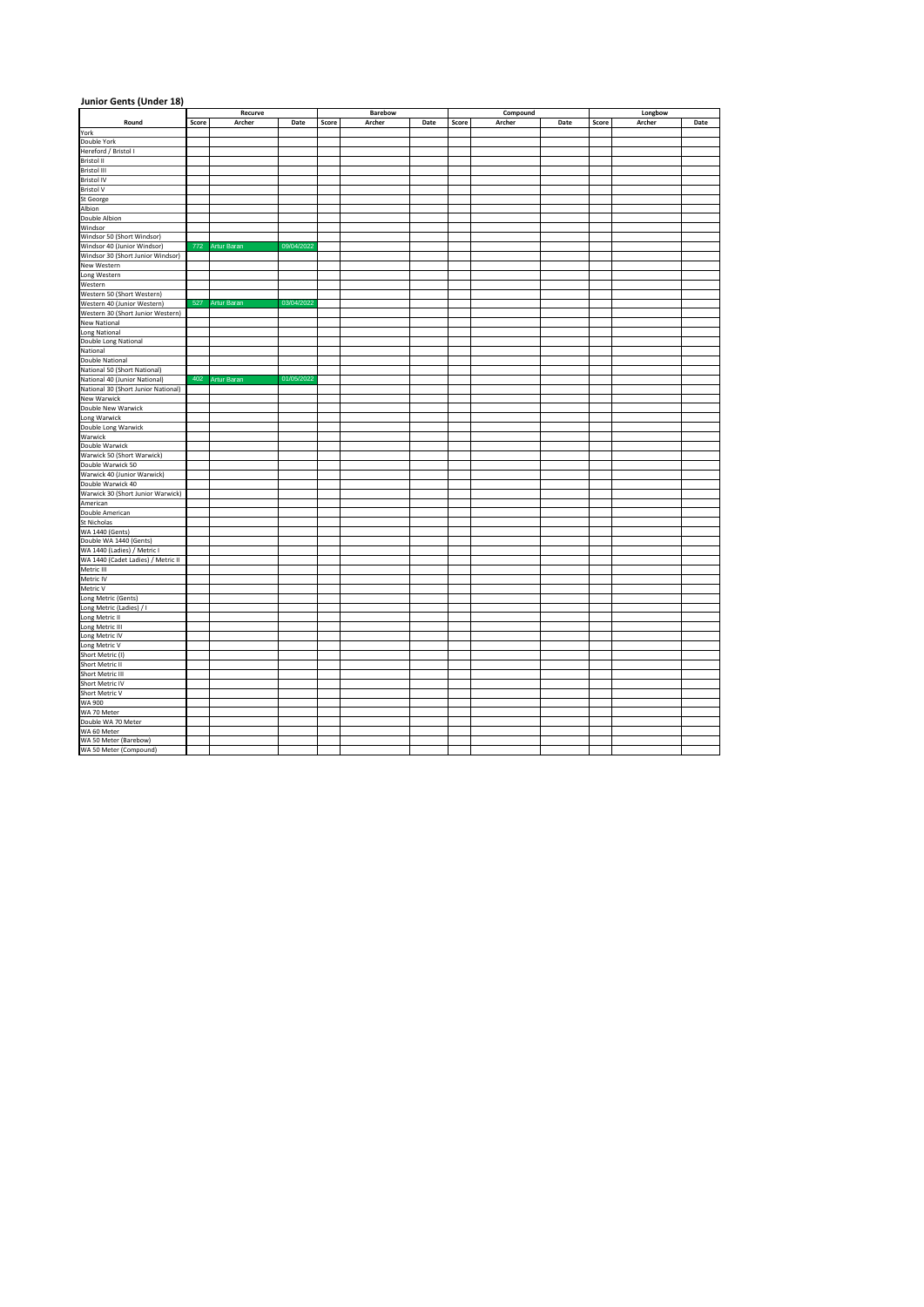| Junior Ladies (Under 18)                                                                                   |       |         |      |       |         |      |       |          |      |         |        |      |
|------------------------------------------------------------------------------------------------------------|-------|---------|------|-------|---------|------|-------|----------|------|---------|--------|------|
|                                                                                                            |       | Recurve |      |       | Barebow |      |       | Compound |      | Longbow |        |      |
| Round                                                                                                      | Score | Archer  | Date | Score | Archer  | Date | Score | Archer   | Date | Score   | Archer | Date |
| York                                                                                                       |       |         |      |       |         |      |       |          |      |         |        |      |
| Double York                                                                                                |       |         |      |       |         |      |       |          |      |         |        |      |
| Hereford / Bristol I                                                                                       |       |         |      |       |         |      |       |          |      |         |        |      |
| Bristol II<br>Bristol III                                                                                  |       |         |      |       |         |      |       |          |      |         |        |      |
| <b>Bristol IV</b>                                                                                          |       |         |      |       |         |      |       |          |      |         |        |      |
| <b>Bristol V</b>                                                                                           |       |         |      |       |         |      |       |          |      |         |        |      |
| St George                                                                                                  |       |         |      |       |         |      |       |          |      |         |        |      |
| Albion                                                                                                     |       |         |      |       |         |      |       |          |      |         |        |      |
| Double Albion                                                                                              |       |         |      |       |         |      |       |          |      |         |        |      |
| Windsor                                                                                                    |       |         |      |       |         |      |       |          |      |         |        |      |
| Windsor 50 (Short Windsor)                                                                                 |       |         |      |       |         |      |       |          |      |         |        |      |
| Windsor 40 (Junior Windsor)                                                                                |       |         |      |       |         |      |       |          |      |         |        |      |
| Windsor av (Junior Windsor)<br>Nindsor 30 (Short Junior Windsor)<br>New Western<br>Long Western<br>Western |       |         |      |       |         |      |       |          |      |         |        |      |
|                                                                                                            |       |         |      |       |         |      |       |          |      |         |        |      |
|                                                                                                            |       |         |      |       |         |      |       |          |      |         |        |      |
| Western 50 (Short Western)                                                                                 |       |         |      |       |         |      |       |          |      |         |        |      |
| Western 40 (Junior Western)                                                                                |       |         |      |       |         |      |       |          |      |         |        |      |
| Western 30 (Short Junior Western)                                                                          |       |         |      |       |         |      |       |          |      |         |        |      |
| <b>New National</b>                                                                                        |       |         |      |       |         |      |       |          |      |         |        |      |
|                                                                                                            |       |         |      |       |         |      |       |          |      |         |        |      |
| Long National<br>Double Long National                                                                      |       |         |      |       |         |      |       |          |      |         |        |      |
| National                                                                                                   |       |         |      |       |         |      |       |          |      |         |        |      |
| Double National                                                                                            |       |         |      |       |         |      |       |          |      |         |        |      |
| National 50 (Short National)                                                                               |       |         |      |       |         |      |       |          |      |         |        |      |
| National 40 (Junior National)                                                                              |       |         |      |       |         |      |       |          |      |         |        |      |
| National 30 (Short Junior National)                                                                        |       |         |      |       |         |      |       |          |      |         |        |      |
| <b>New Warwick</b>                                                                                         |       |         |      |       |         |      |       |          |      |         |        |      |
|                                                                                                            |       |         |      |       |         |      |       |          |      |         |        |      |
| <b>Double New Warwick<br/>Long Warwick<br/>Double Long Warwick</b>                                         |       |         |      |       |         |      |       |          |      |         |        |      |
| Warwick                                                                                                    |       |         |      |       |         |      |       |          |      |         |        |      |
| Double Warwick                                                                                             |       |         |      |       |         |      |       |          |      |         |        |      |
| Warwick 50 (Short Warwick)                                                                                 |       |         |      |       |         |      |       |          |      |         |        |      |
| Double Warwick 50                                                                                          |       |         |      |       |         |      |       |          |      |         |        |      |
| Warwick 40 (Junior Warwick)                                                                                |       |         |      |       |         |      |       |          |      |         |        |      |
| Double Warwick 40                                                                                          |       |         |      |       |         |      |       |          |      |         |        |      |
| Warwick 30 (Short Junior Warwick)                                                                          |       |         |      |       |         |      |       |          |      |         |        |      |
| American                                                                                                   |       |         |      |       |         |      |       |          |      |         |        |      |
| Double American                                                                                            |       |         |      |       |         |      |       |          |      |         |        |      |
| St Nicholas                                                                                                |       |         |      |       |         |      |       |          |      |         |        |      |
|                                                                                                            |       |         |      |       |         |      |       |          |      |         |        |      |
|                                                                                                            |       |         |      |       |         |      |       |          |      |         |        |      |
| Stational<br>WA 1440 (Gents)<br>WA 1440 (Ladies) / Metric I<br>WA 1440 (Cadet Ladies) / Metric II          |       |         |      |       |         |      |       |          |      |         |        |      |
| Metric III                                                                                                 |       |         |      |       |         |      |       |          |      |         |        |      |
| Metric IV                                                                                                  |       |         |      |       |         |      |       |          |      |         |        |      |
| Metric V                                                                                                   |       |         |      |       |         |      |       |          |      |         |        |      |
| Long Metric (Gents)                                                                                        |       |         |      |       |         |      |       |          |      |         |        |      |
| Long Metric (Ladies) / I                                                                                   |       |         |      |       |         |      |       |          |      |         |        |      |
| Long Metric II                                                                                             |       |         |      |       |         |      |       |          |      |         |        |      |
|                                                                                                            |       |         |      |       |         |      |       |          |      |         |        |      |
| Long Metric III<br>Long Metric IV<br>Long Metric V<br>Short Metric (I)                                     |       |         |      |       |         |      |       |          |      |         |        |      |
|                                                                                                            |       |         |      |       |         |      |       |          |      |         |        |      |
|                                                                                                            |       |         |      |       |         |      |       |          |      |         |        |      |
| Short Metric II<br>Short Metric III<br>Short Metric IV<br>Short Metric V<br>WA 900                         |       |         |      |       |         |      |       |          |      |         |        |      |
|                                                                                                            |       |         |      |       |         |      |       |          |      |         |        |      |
|                                                                                                            |       |         |      |       |         |      |       |          |      |         |        |      |
|                                                                                                            |       |         |      |       |         |      |       |          |      |         |        |      |
| WA 70 Meter<br>Double WA 70 Meter                                                                          |       |         |      |       |         |      |       |          |      |         |        |      |
|                                                                                                            |       |         |      |       |         |      |       |          |      |         |        |      |
| WA 60 Meter                                                                                                |       |         |      |       |         |      |       |          |      |         |        |      |
| WA 50 Meter (Barebow)                                                                                      |       |         |      |       |         |      |       |          |      |         |        |      |
| WA 50 Meter (Compound)                                                                                     |       |         |      |       |         |      |       |          |      |         |        |      |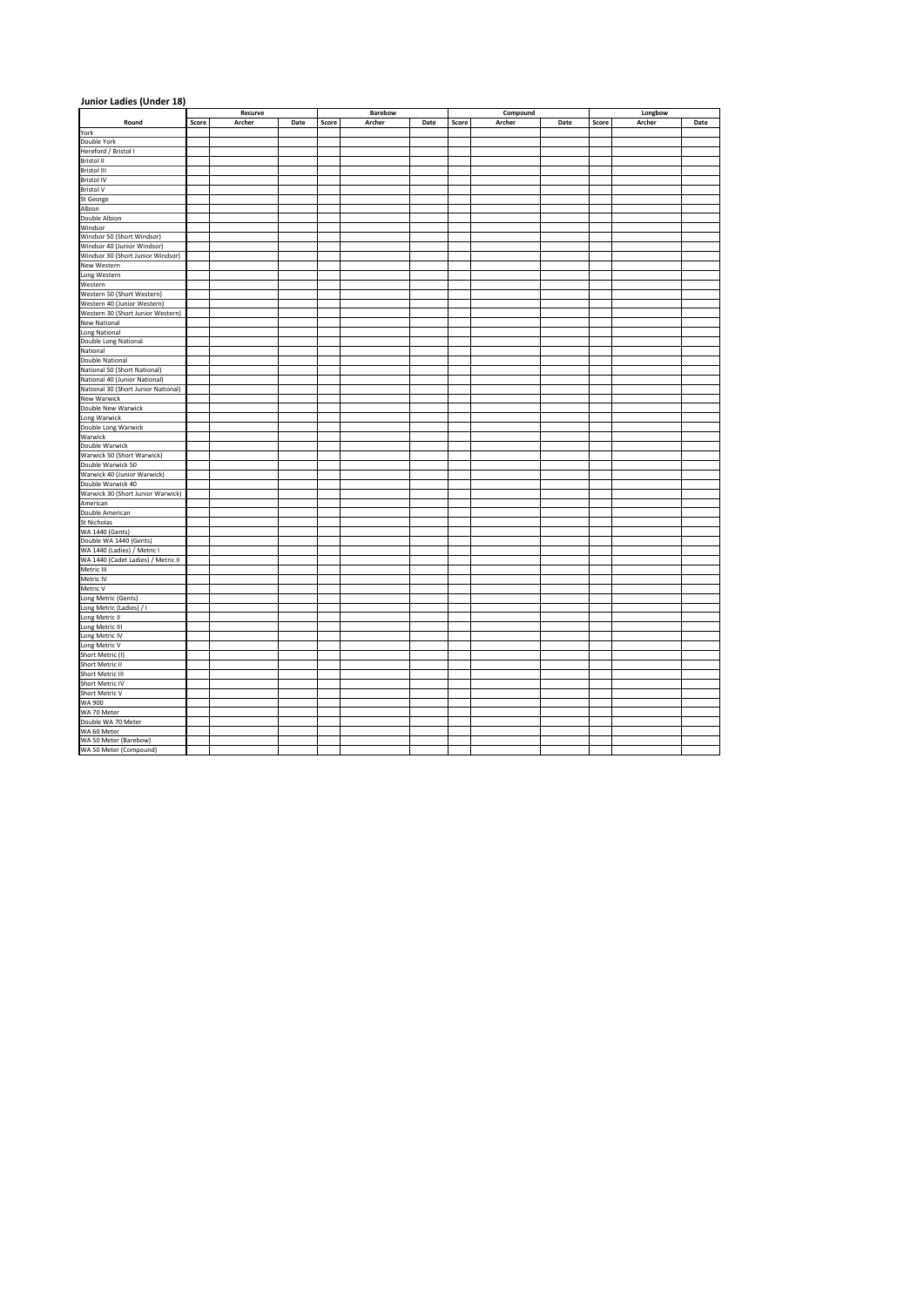| Junior Gents (Under 16)                                                            |       |                       |            |       |         |      |       |          |      |         |        |      |
|------------------------------------------------------------------------------------|-------|-----------------------|------------|-------|---------|------|-------|----------|------|---------|--------|------|
|                                                                                    |       | Recurve               |            |       | Barebow |      |       | Compound |      | Longbow |        |      |
| Round                                                                              | Score | Archer                | Date       | Score | Archer  | Date | Score | Archer   | Date | Score   | Archer | Date |
| York                                                                               |       |                       |            |       |         |      |       |          |      |         |        |      |
| Double York                                                                        |       |                       |            |       |         |      |       |          |      |         |        |      |
| Hereford / Bristol I                                                               |       |                       |            |       |         |      |       |          |      |         |        |      |
| Bristol II                                                                         |       |                       |            |       |         |      |       |          |      |         |        |      |
| Bristol III                                                                        |       |                       |            |       |         |      |       |          |      |         |        |      |
| <b>Bristol IV</b>                                                                  |       |                       |            |       |         |      |       |          |      |         |        |      |
| <b>Bristol V</b><br>St George                                                      |       |                       |            |       |         |      |       |          |      |         |        |      |
|                                                                                    |       |                       |            |       |         |      |       |          |      |         |        |      |
| Albion<br><b>Double Albion</b>                                                     |       |                       |            |       |         |      |       |          |      |         |        |      |
| Windsor                                                                            |       |                       |            |       |         |      |       |          |      |         |        |      |
| Windsor 50 (Short Windsor)                                                         | 625   | <b>Harvey Tillett</b> | 09/04/2022 |       |         |      |       |          |      |         |        |      |
| Windsor 40 (Junior Windsor)                                                        |       |                       |            |       |         |      |       |          |      |         |        |      |
| Windsor 30 (Short Junior Windsor)                                                  |       |                       |            |       |         |      |       |          |      |         |        |      |
|                                                                                    |       |                       |            |       |         |      |       |          |      |         |        |      |
|                                                                                    |       |                       |            |       |         |      |       |          |      |         |        |      |
| New Western<br>Long Western<br>Western                                             | 317   | <b>Harvey Tillett</b> | 17/04/2022 |       |         |      |       |          |      |         |        |      |
| Western 50 (Short Western)                                                         |       |                       |            |       |         |      |       |          |      |         |        |      |
| Western 40 (Junior Western)                                                        |       |                       |            |       |         |      |       |          |      |         |        |      |
| Western 30 (Short Junior Western)                                                  |       |                       |            |       |         |      |       |          |      |         |        |      |
| <b>New National</b>                                                                |       |                       |            |       |         |      |       |          |      |         |        |      |
|                                                                                    |       |                       |            |       |         |      |       |          |      |         |        |      |
| <b>Long National<br/>Double Long National</b>                                      |       |                       |            |       |         |      |       |          |      |         |        |      |
| National                                                                           | 374   | <b>Harvey Tillett</b> | 10/04/2022 |       |         |      |       |          |      |         |        |      |
| <b>Double National</b>                                                             |       |                       |            |       |         |      |       |          |      |         |        |      |
| National 50 (Short National)                                                       |       | 333 Harvey Tillett    | 24/04/2022 |       |         |      |       |          |      |         |        |      |
| National 40 (Junior National)                                                      |       |                       |            |       |         |      |       |          |      |         |        |      |
| National 30 (Short Junior National)                                                |       |                       |            |       |         |      |       |          |      |         |        |      |
| <b>New Warwick</b>                                                                 |       |                       |            |       |         |      |       |          |      |         |        |      |
|                                                                                    |       |                       |            |       |         |      |       |          |      |         |        |      |
|                                                                                    |       |                       |            |       |         |      |       |          |      |         |        |      |
| <b>Double New Warwick<br/>Long Warwick<br/>Double Long Warwick</b>                 |       |                       |            |       |         |      |       |          |      |         |        |      |
| Warwick                                                                            |       |                       |            |       |         |      |       |          |      |         |        |      |
| Double Warwick                                                                     |       |                       |            |       |         |      |       |          |      |         |        |      |
| Warwick 50 (Short Warwick)                                                         |       |                       |            |       |         |      |       |          |      |         |        |      |
| Double Warwick 50                                                                  |       |                       |            |       |         |      |       |          |      |         |        |      |
| Warwick 40 (Junior Warwick)                                                        |       |                       |            |       |         |      |       |          |      |         |        |      |
| Double Warwick 40                                                                  |       |                       |            |       |         |      |       |          |      |         |        |      |
| Warwick 30 (Short Junior Warwick)<br>American                                      |       |                       |            |       |         |      |       |          |      |         |        |      |
| Double American                                                                    |       |                       |            |       |         |      |       |          |      |         |        |      |
| St Nicholas                                                                        |       |                       |            |       |         |      |       |          |      |         |        |      |
|                                                                                    |       |                       |            |       |         |      |       |          |      |         |        |      |
| WA 1440 (Gents)<br>Double WA 1440 (Gents)                                          |       |                       |            |       |         |      |       |          |      |         |        |      |
|                                                                                    |       |                       |            |       |         |      |       |          |      |         |        |      |
| WA 1440 (Ladies) / Metric I<br>WA 1440 (Cadet Ladies) / Metric II                  |       |                       |            |       |         |      |       |          |      |         |        |      |
| Metric III                                                                         |       |                       |            |       |         |      |       |          |      |         |        |      |
| Metric IV                                                                          |       |                       |            |       |         |      |       |          |      |         |        |      |
| Metric V                                                                           |       |                       |            |       |         |      |       |          |      |         |        |      |
| Long Metric (Gents)                                                                |       |                       |            |       |         |      |       |          |      |         |        |      |
| Long Metric (Ladies) / I                                                           |       |                       |            |       |         |      |       |          |      |         |        |      |
| Long Metric II                                                                     |       |                       |            |       |         |      |       |          |      |         |        |      |
|                                                                                    |       |                       |            |       |         |      |       |          |      |         |        |      |
|                                                                                    |       |                       |            |       |         |      |       |          |      |         |        |      |
| Long Metric III<br>Long Metric IV<br>Long Metric V<br>Short Metric (I)             |       |                       |            |       |         |      |       |          |      |         |        |      |
|                                                                                    |       |                       |            |       |         |      |       |          |      |         |        |      |
|                                                                                    |       |                       |            |       |         |      |       |          |      |         |        |      |
|                                                                                    |       |                       |            |       |         |      |       |          |      |         |        |      |
| Short Metric II<br>Short Metric III<br>Short Metric IV<br>Short Metric V<br>WA 900 |       |                       |            |       |         |      |       |          |      |         |        |      |
|                                                                                    |       |                       |            |       |         |      |       |          |      |         |        |      |
|                                                                                    |       |                       |            |       |         |      |       |          |      |         |        |      |
| WA 70 Meter<br>Double WA 70 Meter                                                  |       |                       |            |       |         |      |       |          |      |         |        |      |
|                                                                                    |       |                       |            |       |         |      |       |          |      |         |        |      |
| WA 60 Meter                                                                        |       |                       |            |       |         |      |       |          |      |         |        |      |
| WA 50 Meter (Barebow)                                                              |       |                       |            |       |         |      |       |          |      |         |        |      |
| WA 50 Meter (Compound)                                                             |       |                       |            |       |         |      |       |          |      |         |        |      |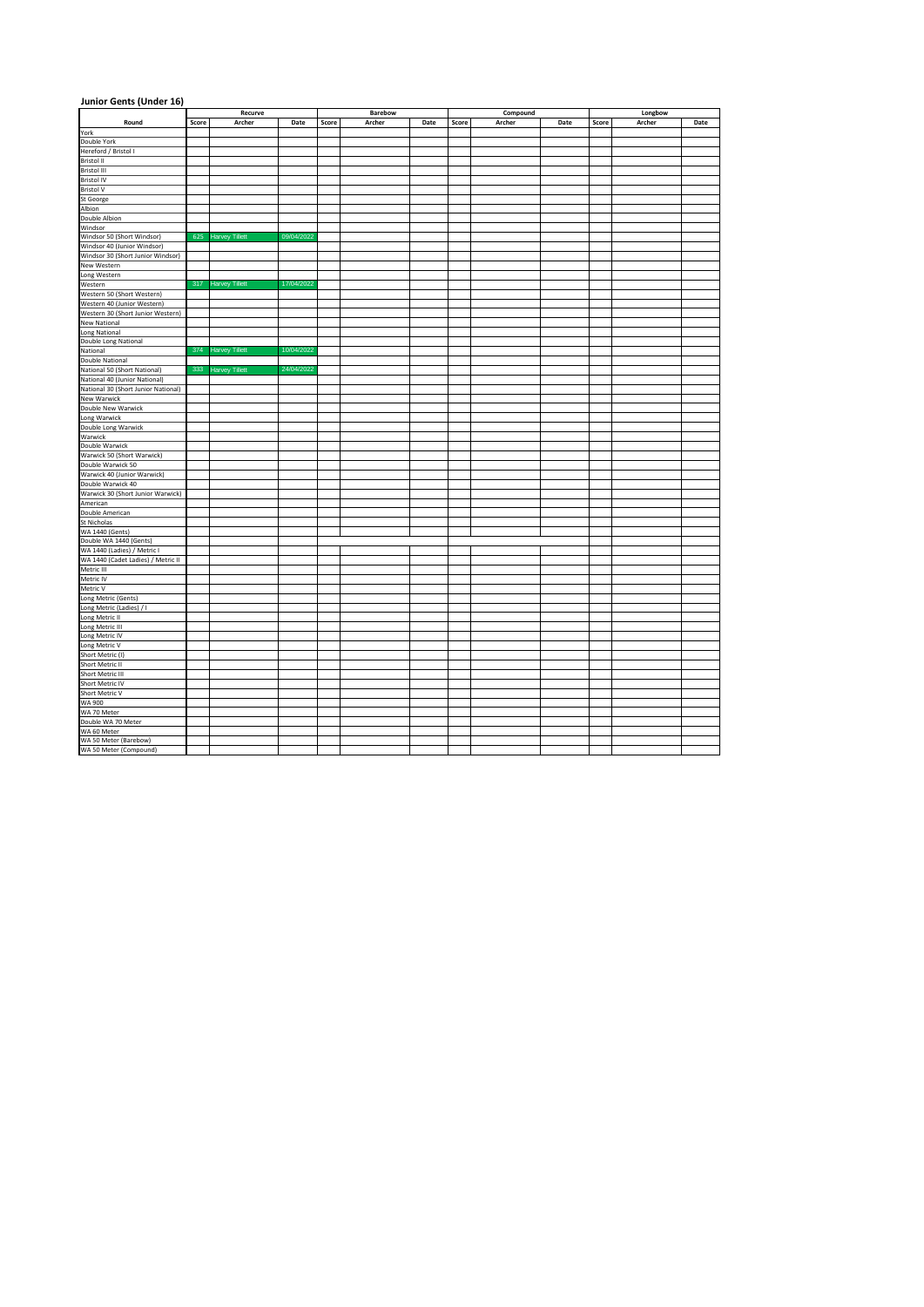| Junior Ladies (Under 16)                                                                                   |       |         |      |       |         |      |       |          |      |         |        |      |  |
|------------------------------------------------------------------------------------------------------------|-------|---------|------|-------|---------|------|-------|----------|------|---------|--------|------|--|
|                                                                                                            |       | Recurve |      |       | Barebow |      |       | Compound |      | Longbow |        |      |  |
| Round                                                                                                      | Score | Archer  | Date | Score | Archer  | Date | Score | Archer   | Date | Score   | Archer | Date |  |
| York                                                                                                       |       |         |      |       |         |      |       |          |      |         |        |      |  |
| Double York                                                                                                |       |         |      |       |         |      |       |          |      |         |        |      |  |
| Hereford / Bristol I                                                                                       |       |         |      |       |         |      |       |          |      |         |        |      |  |
| Bristol II<br>Bristol III                                                                                  |       |         |      |       |         |      |       |          |      |         |        |      |  |
| <b>Bristol IV</b>                                                                                          |       |         |      |       |         |      |       |          |      |         |        |      |  |
| <b>Bristol V</b>                                                                                           |       |         |      |       |         |      |       |          |      |         |        |      |  |
| St George                                                                                                  |       |         |      |       |         |      |       |          |      |         |        |      |  |
| Albion                                                                                                     |       |         |      |       |         |      |       |          |      |         |        |      |  |
| Double Albion                                                                                              |       |         |      |       |         |      |       |          |      |         |        |      |  |
| Windsor                                                                                                    |       |         |      |       |         |      |       |          |      |         |        |      |  |
| Windsor 50 (Short Windsor)                                                                                 |       |         |      |       |         |      |       |          |      |         |        |      |  |
| Windsor 40 (Junior Windsor)                                                                                |       |         |      |       |         |      |       |          |      |         |        |      |  |
|                                                                                                            |       |         |      |       |         |      |       |          |      |         |        |      |  |
|                                                                                                            |       |         |      |       |         |      |       |          |      |         |        |      |  |
| Windsor av (Junior Windsor)<br>Nindsor 30 (Short Junior Windsor)<br>New Western<br>Long Western<br>Western |       |         |      |       |         |      |       |          |      |         |        |      |  |
|                                                                                                            |       |         |      |       |         |      |       |          |      |         |        |      |  |
| Western 50 (Short Western)                                                                                 |       |         |      |       |         |      |       |          |      |         |        |      |  |
| Western 40 (Junior Western)                                                                                |       |         |      |       |         |      |       |          |      |         |        |      |  |
| Western 30 (Short Junior Western)<br><b>New National</b>                                                   |       |         |      |       |         |      |       |          |      |         |        |      |  |
|                                                                                                            |       |         |      |       |         |      |       |          |      |         |        |      |  |
| Long National<br>Double Long National                                                                      |       |         |      |       |         |      |       |          |      |         |        |      |  |
| National                                                                                                   |       |         |      |       |         |      |       |          |      |         |        |      |  |
| Double National                                                                                            |       |         |      |       |         |      |       |          |      |         |        |      |  |
| National 50 (Short National)                                                                               |       |         |      |       |         |      |       |          |      |         |        |      |  |
| National 40 (Junior National)                                                                              |       |         |      |       |         |      |       |          |      |         |        |      |  |
| National 30 (Short Junior National)                                                                        |       |         |      |       |         |      |       |          |      |         |        |      |  |
| <b>New Warwick</b>                                                                                         |       |         |      |       |         |      |       |          |      |         |        |      |  |
|                                                                                                            |       |         |      |       |         |      |       |          |      |         |        |      |  |
| <b>Double New Warwick<br/>Long Warwick<br/>Double Long Warwick</b>                                         |       |         |      |       |         |      |       |          |      |         |        |      |  |
|                                                                                                            |       |         |      |       |         |      |       |          |      |         |        |      |  |
| Warwick                                                                                                    |       |         |      |       |         |      |       |          |      |         |        |      |  |
| Double Warwick                                                                                             |       |         |      |       |         |      |       |          |      |         |        |      |  |
| Warwick 50 (Short Warwick)<br>Double Warwick 50                                                            |       |         |      |       |         |      |       |          |      |         |        |      |  |
| Warwick 40 (Junior Warwick)                                                                                |       |         |      |       |         |      |       |          |      |         |        |      |  |
| Double Warwick 40                                                                                          |       |         |      |       |         |      |       |          |      |         |        |      |  |
| Warwick 30 (Short Junior Warwick)                                                                          |       |         |      |       |         |      |       |          |      |         |        |      |  |
| American                                                                                                   |       |         |      |       |         |      |       |          |      |         |        |      |  |
| Double American                                                                                            |       |         |      |       |         |      |       |          |      |         |        |      |  |
| St Nicholas                                                                                                |       |         |      |       |         |      |       |          |      |         |        |      |  |
| Stational<br>WA 1440 (Gents)<br>WA 1440 (Ladies) / Metric I<br>WA 1440 (Cadet Ladies) / Metric II          |       |         |      |       |         |      |       |          |      |         |        |      |  |
|                                                                                                            |       |         |      |       |         |      |       |          |      |         |        |      |  |
|                                                                                                            |       |         |      |       |         |      |       |          |      |         |        |      |  |
|                                                                                                            |       |         |      |       |         |      |       |          |      |         |        |      |  |
| Metric III                                                                                                 |       |         |      |       |         |      |       |          |      |         |        |      |  |
| Metric IV<br>Metric V                                                                                      |       |         |      |       |         |      |       |          |      |         |        |      |  |
| Long Metric (Gents)                                                                                        |       |         |      |       |         |      |       |          |      |         |        |      |  |
| Long Metric (Ladies) / I                                                                                   |       |         |      |       |         |      |       |          |      |         |        |      |  |
| Long Metric II                                                                                             |       |         |      |       |         |      |       |          |      |         |        |      |  |
|                                                                                                            |       |         |      |       |         |      |       |          |      |         |        |      |  |
|                                                                                                            |       |         |      |       |         |      |       |          |      |         |        |      |  |
| Long Metric III<br>Long Metric IV<br>Long Metric V<br>Short Metric (I)                                     |       |         |      |       |         |      |       |          |      |         |        |      |  |
|                                                                                                            |       |         |      |       |         |      |       |          |      |         |        |      |  |
|                                                                                                            |       |         |      |       |         |      |       |          |      |         |        |      |  |
|                                                                                                            |       |         |      |       |         |      |       |          |      |         |        |      |  |
|                                                                                                            |       |         |      |       |         |      |       |          |      |         |        |      |  |
| Short Metric II<br>Short Metric III<br>Short Metric IV<br>Short Metric V<br>WA 900                         |       |         |      |       |         |      |       |          |      |         |        |      |  |
|                                                                                                            |       |         |      |       |         |      |       |          |      |         |        |      |  |
| WA 70 Meter<br>Double WA 70 Meter                                                                          |       |         |      |       |         |      |       |          |      |         |        |      |  |
|                                                                                                            |       |         |      |       |         |      |       |          |      |         |        |      |  |
| WA 60 Meter<br>WA 50 Meter (Barebow)                                                                       |       |         |      |       |         |      |       |          |      |         |        |      |  |
| WA 50 Meter (Compound)                                                                                     |       |         |      |       |         |      |       |          |      |         |        |      |  |
|                                                                                                            |       |         |      |       |         |      |       |          |      |         |        |      |  |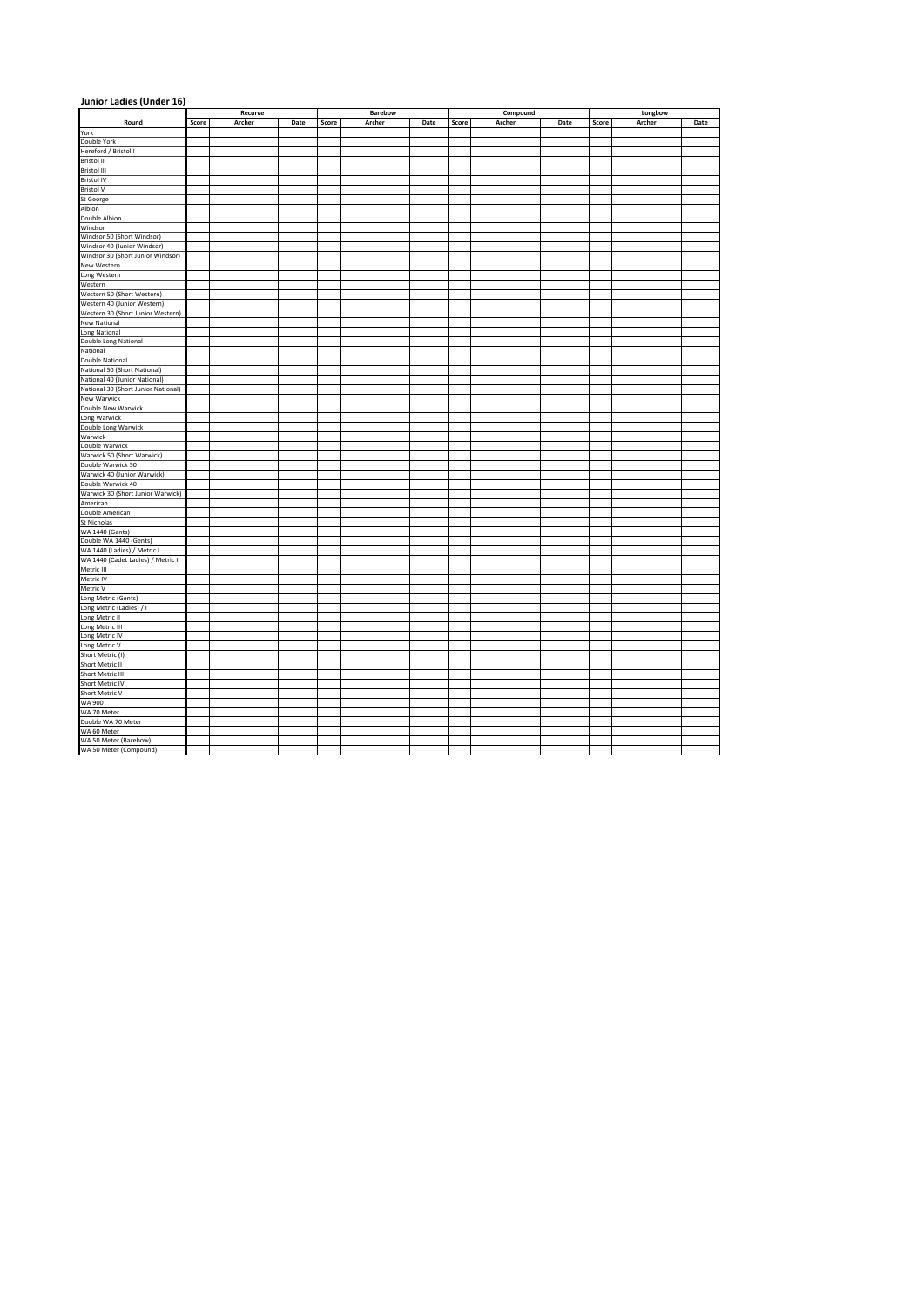| Junior Gents (Under 14)                                                                                    |       |         |      |       |         |      |       |          |      |         |        |      |  |
|------------------------------------------------------------------------------------------------------------|-------|---------|------|-------|---------|------|-------|----------|------|---------|--------|------|--|
|                                                                                                            |       | Recurve |      |       | Barebow |      |       | Compound |      | Longbow |        |      |  |
| Round                                                                                                      | Score | Archer  | Date | Score | Archer  | Date | Score | Archer   | Date | Score   | Archer | Date |  |
| York                                                                                                       |       |         |      |       |         |      |       |          |      |         |        |      |  |
| Double York                                                                                                |       |         |      |       |         |      |       |          |      |         |        |      |  |
| Hereford / Bristol I                                                                                       |       |         |      |       |         |      |       |          |      |         |        |      |  |
| Bristol II<br>Bristol III                                                                                  |       |         |      |       |         |      |       |          |      |         |        |      |  |
| <b>Bristol IV</b>                                                                                          |       |         |      |       |         |      |       |          |      |         |        |      |  |
| <b>Bristol V</b>                                                                                           |       |         |      |       |         |      |       |          |      |         |        |      |  |
| St George                                                                                                  |       |         |      |       |         |      |       |          |      |         |        |      |  |
| Albion                                                                                                     |       |         |      |       |         |      |       |          |      |         |        |      |  |
| Double Albion                                                                                              |       |         |      |       |         |      |       |          |      |         |        |      |  |
| Windsor                                                                                                    |       |         |      |       |         |      |       |          |      |         |        |      |  |
| Windsor 50 (Short Windsor)                                                                                 |       |         |      |       |         |      |       |          |      |         |        |      |  |
| Windsor 40 (Junior Windsor)                                                                                |       |         |      |       |         |      |       |          |      |         |        |      |  |
| Windsor av (Junior Windsor)<br>Nindsor 30 (Short Junior Windsor)<br>New Western<br>Long Western<br>Western |       |         |      |       |         |      |       |          |      |         |        |      |  |
|                                                                                                            |       |         |      |       |         |      |       |          |      |         |        |      |  |
|                                                                                                            |       |         |      |       |         |      |       |          |      |         |        |      |  |
|                                                                                                            |       |         |      |       |         |      |       |          |      |         |        |      |  |
| Western 50 (Short Western)                                                                                 |       |         |      |       |         |      |       |          |      |         |        |      |  |
| Western 40 (Junior Western)                                                                                |       |         |      |       |         |      |       |          |      |         |        |      |  |
| Western 30 (Short Junior Western)<br><b>New National</b>                                                   |       |         |      |       |         |      |       |          |      |         |        |      |  |
|                                                                                                            |       |         |      |       |         |      |       |          |      |         |        |      |  |
| Long National<br>Double Long National                                                                      |       |         |      |       |         |      |       |          |      |         |        |      |  |
| National                                                                                                   |       |         |      |       |         |      |       |          |      |         |        |      |  |
| Double National                                                                                            |       |         |      |       |         |      |       |          |      |         |        |      |  |
| National 50 (Short National)                                                                               |       |         |      |       |         |      |       |          |      |         |        |      |  |
| National 40 (Junior National)                                                                              |       |         |      |       |         |      |       |          |      |         |        |      |  |
| National 30 (Short Junior National)                                                                        |       |         |      |       |         |      |       |          |      |         |        |      |  |
| <b>New Warwick</b>                                                                                         |       |         |      |       |         |      |       |          |      |         |        |      |  |
|                                                                                                            |       |         |      |       |         |      |       |          |      |         |        |      |  |
|                                                                                                            |       |         |      |       |         |      |       |          |      |         |        |      |  |
| <b>Double New Warwick<br/>Long Warwick<br/>Double Long Warwick</b>                                         |       |         |      |       |         |      |       |          |      |         |        |      |  |
| Warwick                                                                                                    |       |         |      |       |         |      |       |          |      |         |        |      |  |
| Double Warwick                                                                                             |       |         |      |       |         |      |       |          |      |         |        |      |  |
| Warwick 50 (Short Warwick)                                                                                 |       |         |      |       |         |      |       |          |      |         |        |      |  |
| Double Warwick 50<br>Warwick 40 (Junior Warwick)                                                           |       |         |      |       |         |      |       |          |      |         |        |      |  |
| Double Warwick 40                                                                                          |       |         |      |       |         |      |       |          |      |         |        |      |  |
| Warwick 30 (Short Junior Warwick)                                                                          |       |         |      |       |         |      |       |          |      |         |        |      |  |
| American                                                                                                   |       |         |      |       |         |      |       |          |      |         |        |      |  |
| Double American                                                                                            |       |         |      |       |         |      |       |          |      |         |        |      |  |
| St Nicholas                                                                                                |       |         |      |       |         |      |       |          |      |         |        |      |  |
| Stational<br>WA 1440 (Gents)<br>WA 1440 (Ladies) / Metric I<br>WA 1440 (Cadet Ladies) / Metric II          |       |         |      |       |         |      |       |          |      |         |        |      |  |
|                                                                                                            |       |         |      |       |         |      |       |          |      |         |        |      |  |
|                                                                                                            |       |         |      |       |         |      |       |          |      |         |        |      |  |
|                                                                                                            |       |         |      |       |         |      |       |          |      |         |        |      |  |
| Metric III                                                                                                 |       |         |      |       |         |      |       |          |      |         |        |      |  |
| Metric IV                                                                                                  |       |         |      |       |         |      |       |          |      |         |        |      |  |
| Metric V                                                                                                   |       |         |      |       |         |      |       |          |      |         |        |      |  |
| Long Metric (Gents)                                                                                        |       |         |      |       |         |      |       |          |      |         |        |      |  |
| Long Metric (Ladies) / I<br>Long Metric II                                                                 |       |         |      |       |         |      |       |          |      |         |        |      |  |
|                                                                                                            |       |         |      |       |         |      |       |          |      |         |        |      |  |
|                                                                                                            |       |         |      |       |         |      |       |          |      |         |        |      |  |
| Long Metric III<br>Long Metric IV<br>Long Metric V<br>Short Metric (I)                                     |       |         |      |       |         |      |       |          |      |         |        |      |  |
|                                                                                                            |       |         |      |       |         |      |       |          |      |         |        |      |  |
| Short Metric II<br>Short Metric III<br>Short Metric IV<br>Short Metric V<br>WA 900                         |       |         |      |       |         |      |       |          |      |         |        |      |  |
|                                                                                                            |       |         |      |       |         |      |       |          |      |         |        |      |  |
|                                                                                                            |       |         |      |       |         |      |       |          |      |         |        |      |  |
|                                                                                                            |       |         |      |       |         |      |       |          |      |         |        |      |  |
|                                                                                                            |       |         |      |       |         |      |       |          |      |         |        |      |  |
| WA 70 Meter<br>Double WA 70 Meter                                                                          |       |         |      |       |         |      |       |          |      |         |        |      |  |
|                                                                                                            |       |         |      |       |         |      |       |          |      |         |        |      |  |
| WA 60 Meter                                                                                                |       |         |      |       |         |      |       |          |      |         |        |      |  |
| WA 50 Meter (Barebow)                                                                                      |       |         |      |       |         |      |       |          |      |         |        |      |  |
| WA 50 Meter (Compound)                                                                                     |       |         |      |       |         |      |       |          |      |         |        |      |  |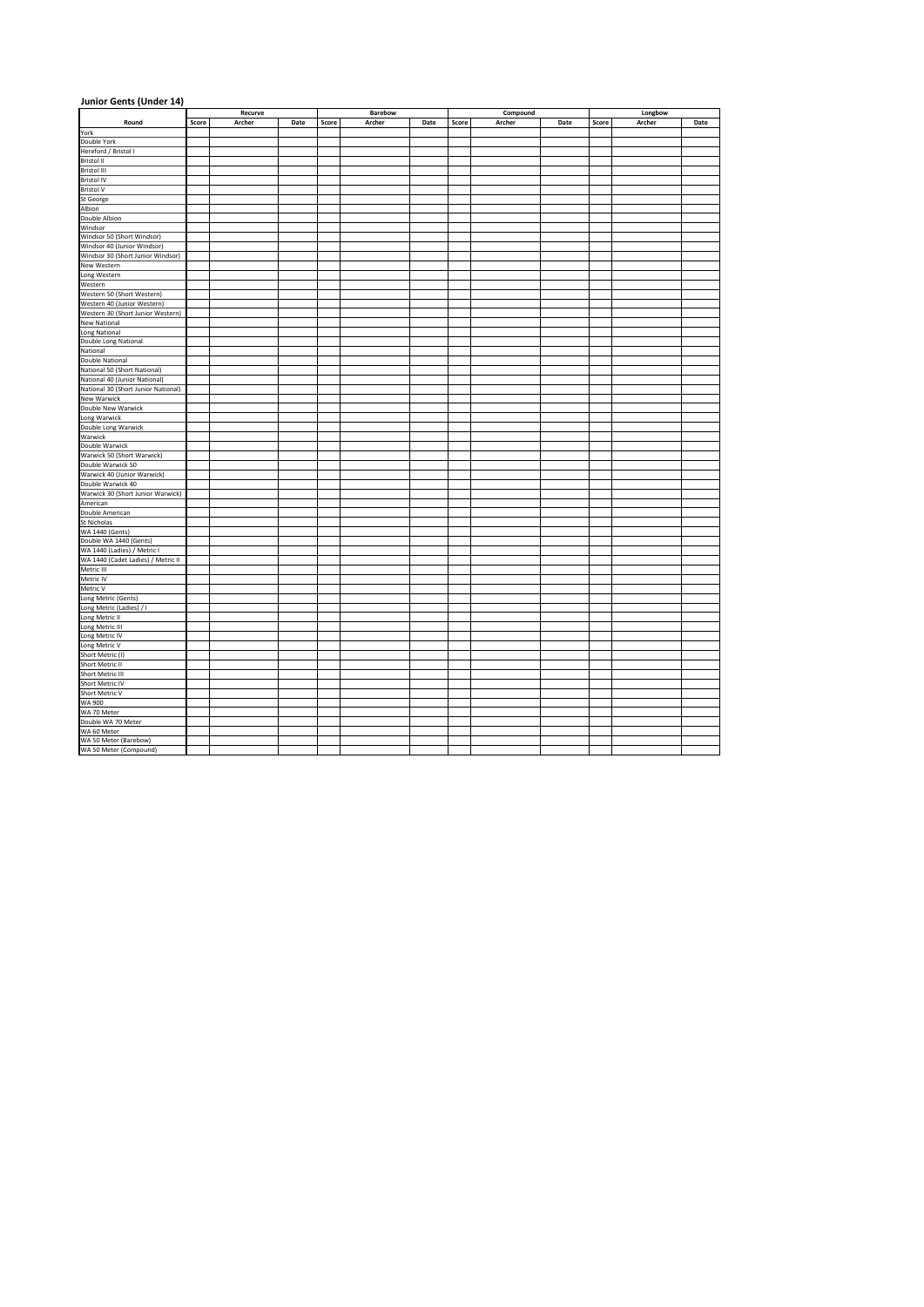| Junior Ladies (Under 14)                                                                                   |       |         |      |       |         |      |       |          |      |         |        |      |
|------------------------------------------------------------------------------------------------------------|-------|---------|------|-------|---------|------|-------|----------|------|---------|--------|------|
|                                                                                                            |       | Recurve |      |       | Barebow |      |       | Compound |      | Longbow |        |      |
| Round                                                                                                      | Score | Archer  | Date | Score | Archer  | Date | Score | Archer   | Date | Score   | Archer | Date |
| York                                                                                                       |       |         |      |       |         |      |       |          |      |         |        |      |
| Double York                                                                                                |       |         |      |       |         |      |       |          |      |         |        |      |
| Hereford / Bristol I<br>Bristol II                                                                         |       |         |      |       |         |      |       |          |      |         |        |      |
| Bristol III                                                                                                |       |         |      |       |         |      |       |          |      |         |        |      |
| <b>Bristol IV</b>                                                                                          |       |         |      |       |         |      |       |          |      |         |        |      |
| <b>Bristol V</b>                                                                                           |       |         |      |       |         |      |       |          |      |         |        |      |
| St George                                                                                                  |       |         |      |       |         |      |       |          |      |         |        |      |
| Albion                                                                                                     |       |         |      |       |         |      |       |          |      |         |        |      |
| Double Albion                                                                                              |       |         |      |       |         |      |       |          |      |         |        |      |
| Windsor                                                                                                    |       |         |      |       |         |      |       |          |      |         |        |      |
| Windsor 50 (Short Windsor)                                                                                 |       |         |      |       |         |      |       |          |      |         |        |      |
| Windsor 40 (Junior Windsor)                                                                                |       |         |      |       |         |      |       |          |      |         |        |      |
| Windsor av (Junior Windsor)<br>Nindsor 30 (Short Junior Windsor)<br>New Western<br>Long Western<br>Western |       |         |      |       |         |      |       |          |      |         |        |      |
|                                                                                                            |       |         |      |       |         |      |       |          |      |         |        |      |
|                                                                                                            |       |         |      |       |         |      |       |          |      |         |        |      |
| Western 50 (Short Western)                                                                                 |       |         |      |       |         |      |       |          |      |         |        |      |
| Western 40 (Junior Western)                                                                                |       |         |      |       |         |      |       |          |      |         |        |      |
| Western 30 (Short Junior Western)                                                                          |       |         |      |       |         |      |       |          |      |         |        |      |
| <b>New National</b>                                                                                        |       |         |      |       |         |      |       |          |      |         |        |      |
| Long National<br>Double Long National                                                                      |       |         |      |       |         |      |       |          |      |         |        |      |
|                                                                                                            |       |         |      |       |         |      |       |          |      |         |        |      |
| National                                                                                                   |       |         |      |       |         |      |       |          |      |         |        |      |
| Double National                                                                                            |       |         |      |       |         |      |       |          |      |         |        |      |
| National 50 (Short National)                                                                               |       |         |      |       |         |      |       |          |      |         |        |      |
| National 40 (Junior National)<br>National 30 (Short Junior National)                                       |       |         |      |       |         |      |       |          |      |         |        |      |
| <b>New Warwick</b>                                                                                         |       |         |      |       |         |      |       |          |      |         |        |      |
|                                                                                                            |       |         |      |       |         |      |       |          |      |         |        |      |
|                                                                                                            |       |         |      |       |         |      |       |          |      |         |        |      |
| <b>Double New Warwick<br/>Long Warwick<br/>Double Long Warwick</b>                                         |       |         |      |       |         |      |       |          |      |         |        |      |
| Warwick                                                                                                    |       |         |      |       |         |      |       |          |      |         |        |      |
| Double Warwick                                                                                             |       |         |      |       |         |      |       |          |      |         |        |      |
| Warwick 50 (Short Warwick)                                                                                 |       |         |      |       |         |      |       |          |      |         |        |      |
| Double Warwick 50                                                                                          |       |         |      |       |         |      |       |          |      |         |        |      |
| Warwick 40 (Junior Warwick)                                                                                |       |         |      |       |         |      |       |          |      |         |        |      |
| Double Warwick 40                                                                                          |       |         |      |       |         |      |       |          |      |         |        |      |
| Warwick 30 (Short Junior Warwick)<br>American                                                              |       |         |      |       |         |      |       |          |      |         |        |      |
| Double American                                                                                            |       |         |      |       |         |      |       |          |      |         |        |      |
| St Nicholas                                                                                                |       |         |      |       |         |      |       |          |      |         |        |      |
| Stational<br>WA 1440 (Gents)<br>WA 1440 (Ladies) / Metric I<br>WA 1440 (Cadet Ladies) / Metric II          |       |         |      |       |         |      |       |          |      |         |        |      |
|                                                                                                            |       |         |      |       |         |      |       |          |      |         |        |      |
|                                                                                                            |       |         |      |       |         |      |       |          |      |         |        |      |
|                                                                                                            |       |         |      |       |         |      |       |          |      |         |        |      |
| Metric III                                                                                                 |       |         |      |       |         |      |       |          |      |         |        |      |
| Metric IV                                                                                                  |       |         |      |       |         |      |       |          |      |         |        |      |
| Metric V                                                                                                   |       |         |      |       |         |      |       |          |      |         |        |      |
| Long Metric (Gents)                                                                                        |       |         |      |       |         |      |       |          |      |         |        |      |
| Long Metric (Ladies) / I<br>Long Metric II                                                                 |       |         |      |       |         |      |       |          |      |         |        |      |
|                                                                                                            |       |         |      |       |         |      |       |          |      |         |        |      |
|                                                                                                            |       |         |      |       |         |      |       |          |      |         |        |      |
|                                                                                                            |       |         |      |       |         |      |       |          |      |         |        |      |
| Long Metric III<br>Long Metric IV<br>Long Metric V<br>Short Metric (I)                                     |       |         |      |       |         |      |       |          |      |         |        |      |
| Short Metric II<br>Short Metric III<br>Short Metric IV<br>Short Metric V<br>WA 900                         |       |         |      |       |         |      |       |          |      |         |        |      |
|                                                                                                            |       |         |      |       |         |      |       |          |      |         |        |      |
|                                                                                                            |       |         |      |       |         |      |       |          |      |         |        |      |
|                                                                                                            |       |         |      |       |         |      |       |          |      |         |        |      |
|                                                                                                            |       |         |      |       |         |      |       |          |      |         |        |      |
| WA 70 Meter<br>Double WA 70 Meter                                                                          |       |         |      |       |         |      |       |          |      |         |        |      |
| WA 60 Meter                                                                                                |       |         |      |       |         |      |       |          |      |         |        |      |
| WA 50 Meter (Barebow)                                                                                      |       |         |      |       |         |      |       |          |      |         |        |      |
| WA 50 Meter (Compound)                                                                                     |       |         |      |       |         |      |       |          |      |         |        |      |
|                                                                                                            |       |         |      |       |         |      |       |          |      |         |        |      |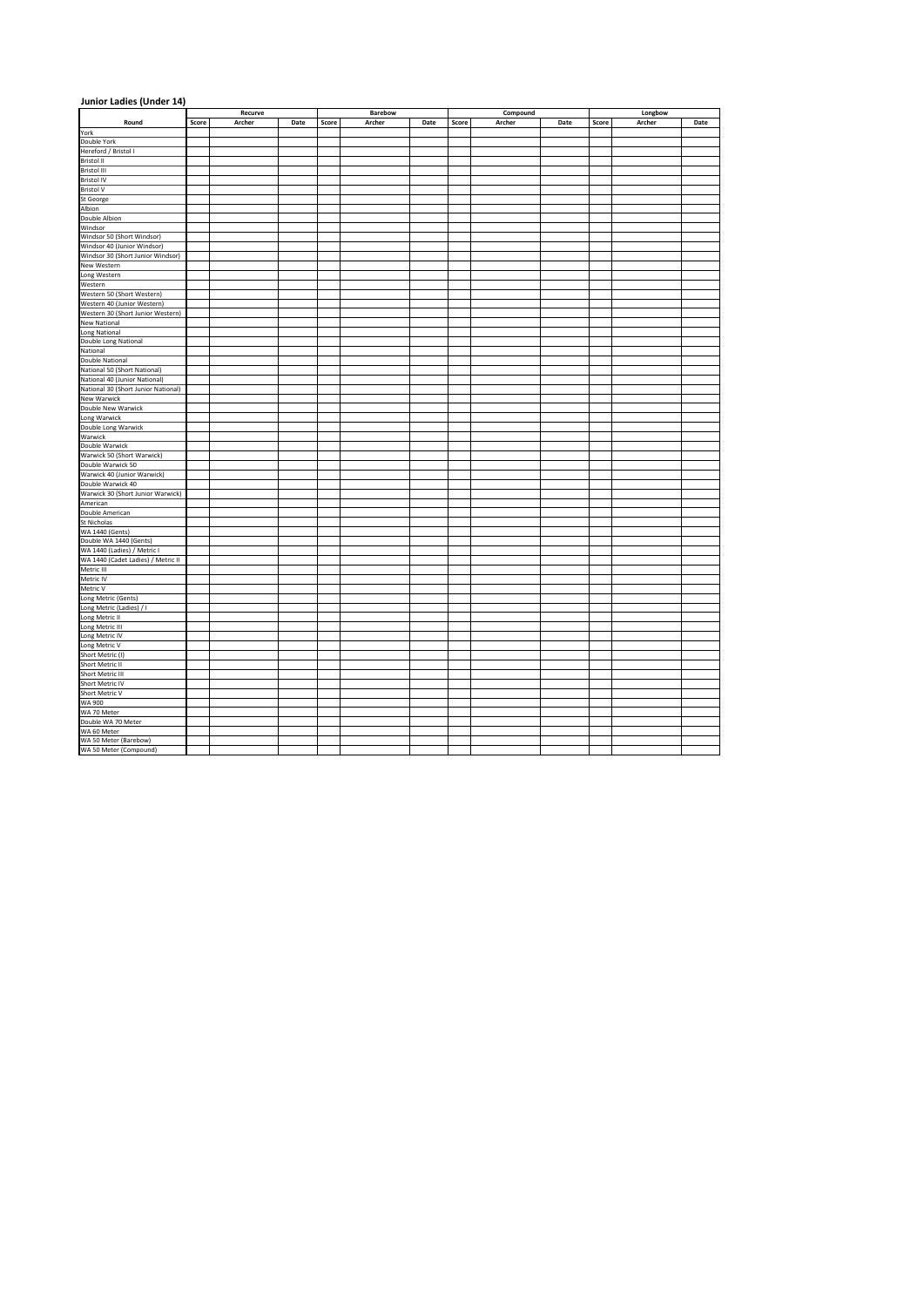| Junior Gents (Under 12)                                                                                    |       |         |      |       |         |      |       |          |      |         |        |      |  |
|------------------------------------------------------------------------------------------------------------|-------|---------|------|-------|---------|------|-------|----------|------|---------|--------|------|--|
|                                                                                                            |       | Recurve |      |       | Barebow |      |       | Compound |      | Longbow |        |      |  |
| Round                                                                                                      | Score | Archer  | Date | Score | Archer  | Date | Score | Archer   | Date | Score   | Archer | Date |  |
| York                                                                                                       |       |         |      |       |         |      |       |          |      |         |        |      |  |
| Double York                                                                                                |       |         |      |       |         |      |       |          |      |         |        |      |  |
| Hereford / Bristol I                                                                                       |       |         |      |       |         |      |       |          |      |         |        |      |  |
| Bristol II<br>Bristol III                                                                                  |       |         |      |       |         |      |       |          |      |         |        |      |  |
| <b>Bristol IV</b>                                                                                          |       |         |      |       |         |      |       |          |      |         |        |      |  |
| <b>Bristol V</b>                                                                                           |       |         |      |       |         |      |       |          |      |         |        |      |  |
| St George                                                                                                  |       |         |      |       |         |      |       |          |      |         |        |      |  |
| Albion                                                                                                     |       |         |      |       |         |      |       |          |      |         |        |      |  |
| Double Albion                                                                                              |       |         |      |       |         |      |       |          |      |         |        |      |  |
| Windsor                                                                                                    |       |         |      |       |         |      |       |          |      |         |        |      |  |
| Windsor 50 (Short Windsor)                                                                                 |       |         |      |       |         |      |       |          |      |         |        |      |  |
| Windsor 40 (Junior Windsor)                                                                                |       |         |      |       |         |      |       |          |      |         |        |      |  |
| Windsor av (Junior Windsor)<br>Nindsor 30 (Short Junior Windsor)<br>New Western<br>Long Western<br>Western |       |         |      |       |         |      |       |          |      |         |        |      |  |
|                                                                                                            |       |         |      |       |         |      |       |          |      |         |        |      |  |
|                                                                                                            |       |         |      |       |         |      |       |          |      |         |        |      |  |
|                                                                                                            |       |         |      |       |         |      |       |          |      |         |        |      |  |
| Western 50 (Short Western)                                                                                 |       |         |      |       |         |      |       |          |      |         |        |      |  |
| Western 40 (Junior Western)                                                                                |       |         |      |       |         |      |       |          |      |         |        |      |  |
| Western 30 (Short Junior Western)<br><b>New National</b>                                                   |       |         |      |       |         |      |       |          |      |         |        |      |  |
|                                                                                                            |       |         |      |       |         |      |       |          |      |         |        |      |  |
| Long National<br>Double Long National                                                                      |       |         |      |       |         |      |       |          |      |         |        |      |  |
| National                                                                                                   |       |         |      |       |         |      |       |          |      |         |        |      |  |
| Double National                                                                                            |       |         |      |       |         |      |       |          |      |         |        |      |  |
| National 50 (Short National)                                                                               |       |         |      |       |         |      |       |          |      |         |        |      |  |
| National 40 (Junior National)                                                                              |       |         |      |       |         |      |       |          |      |         |        |      |  |
| National 30 (Short Junior National)                                                                        |       |         |      |       |         |      |       |          |      |         |        |      |  |
| <b>New Warwick</b>                                                                                         |       |         |      |       |         |      |       |          |      |         |        |      |  |
| <b>Double New Warwick<br/>Long Warwick<br/>Double Long Warwick</b>                                         |       |         |      |       |         |      |       |          |      |         |        |      |  |
|                                                                                                            |       |         |      |       |         |      |       |          |      |         |        |      |  |
|                                                                                                            |       |         |      |       |         |      |       |          |      |         |        |      |  |
| Warwick                                                                                                    |       |         |      |       |         |      |       |          |      |         |        |      |  |
| Double Warwick                                                                                             |       |         |      |       |         |      |       |          |      |         |        |      |  |
| Warwick 50 (Short Warwick)                                                                                 |       |         |      |       |         |      |       |          |      |         |        |      |  |
| Double Warwick 50                                                                                          |       |         |      |       |         |      |       |          |      |         |        |      |  |
| Warwick 40 (Junior Warwick)<br>Double Warwick 40                                                           |       |         |      |       |         |      |       |          |      |         |        |      |  |
| Warwick 30 (Short Junior Warwick)                                                                          |       |         |      |       |         |      |       |          |      |         |        |      |  |
| American                                                                                                   |       |         |      |       |         |      |       |          |      |         |        |      |  |
| Double American                                                                                            |       |         |      |       |         |      |       |          |      |         |        |      |  |
| St Nicholas                                                                                                |       |         |      |       |         |      |       |          |      |         |        |      |  |
| Stational<br>WA 1440 (Gents)<br>WA 1440 (Ladies) / Metric I<br>WA 1440 (Cadet Ladies) / Metric II          |       |         |      |       |         |      |       |          |      |         |        |      |  |
|                                                                                                            |       |         |      |       |         |      |       |          |      |         |        |      |  |
|                                                                                                            |       |         |      |       |         |      |       |          |      |         |        |      |  |
|                                                                                                            |       |         |      |       |         |      |       |          |      |         |        |      |  |
| Metric III                                                                                                 |       |         |      |       |         |      |       |          |      |         |        |      |  |
| Metric IV                                                                                                  |       |         |      |       |         |      |       |          |      |         |        |      |  |
| Metric V                                                                                                   |       |         |      |       |         |      |       |          |      |         |        |      |  |
| Long Metric (Gents)                                                                                        |       |         |      |       |         |      |       |          |      |         |        |      |  |
| Long Metric (Ladies) / I                                                                                   |       |         |      |       |         |      |       |          |      |         |        |      |  |
| Long Metric II                                                                                             |       |         |      |       |         |      |       |          |      |         |        |      |  |
|                                                                                                            |       |         |      |       |         |      |       |          |      |         |        |      |  |
| Long Metric III<br>Long Metric IV<br>Long Metric V<br>Short Metric (I)                                     |       |         |      |       |         |      |       |          |      |         |        |      |  |
|                                                                                                            |       |         |      |       |         |      |       |          |      |         |        |      |  |
|                                                                                                            |       |         |      |       |         |      |       |          |      |         |        |      |  |
| Short Metric II<br>Short Metric III<br>Short Metric IV<br>Short Metric V<br>WA 900                         |       |         |      |       |         |      |       |          |      |         |        |      |  |
|                                                                                                            |       |         |      |       |         |      |       |          |      |         |        |      |  |
|                                                                                                            |       |         |      |       |         |      |       |          |      |         |        |      |  |
|                                                                                                            |       |         |      |       |         |      |       |          |      |         |        |      |  |
|                                                                                                            |       |         |      |       |         |      |       |          |      |         |        |      |  |
| WA 70 Meter<br>Double WA 70 Meter                                                                          |       |         |      |       |         |      |       |          |      |         |        |      |  |
| WA 60 Meter                                                                                                |       |         |      |       |         |      |       |          |      |         |        |      |  |
| WA 50 Meter (Barebow)                                                                                      |       |         |      |       |         |      |       |          |      |         |        |      |  |
| WA 50 Meter (Compound)                                                                                     |       |         |      |       |         |      |       |          |      |         |        |      |  |